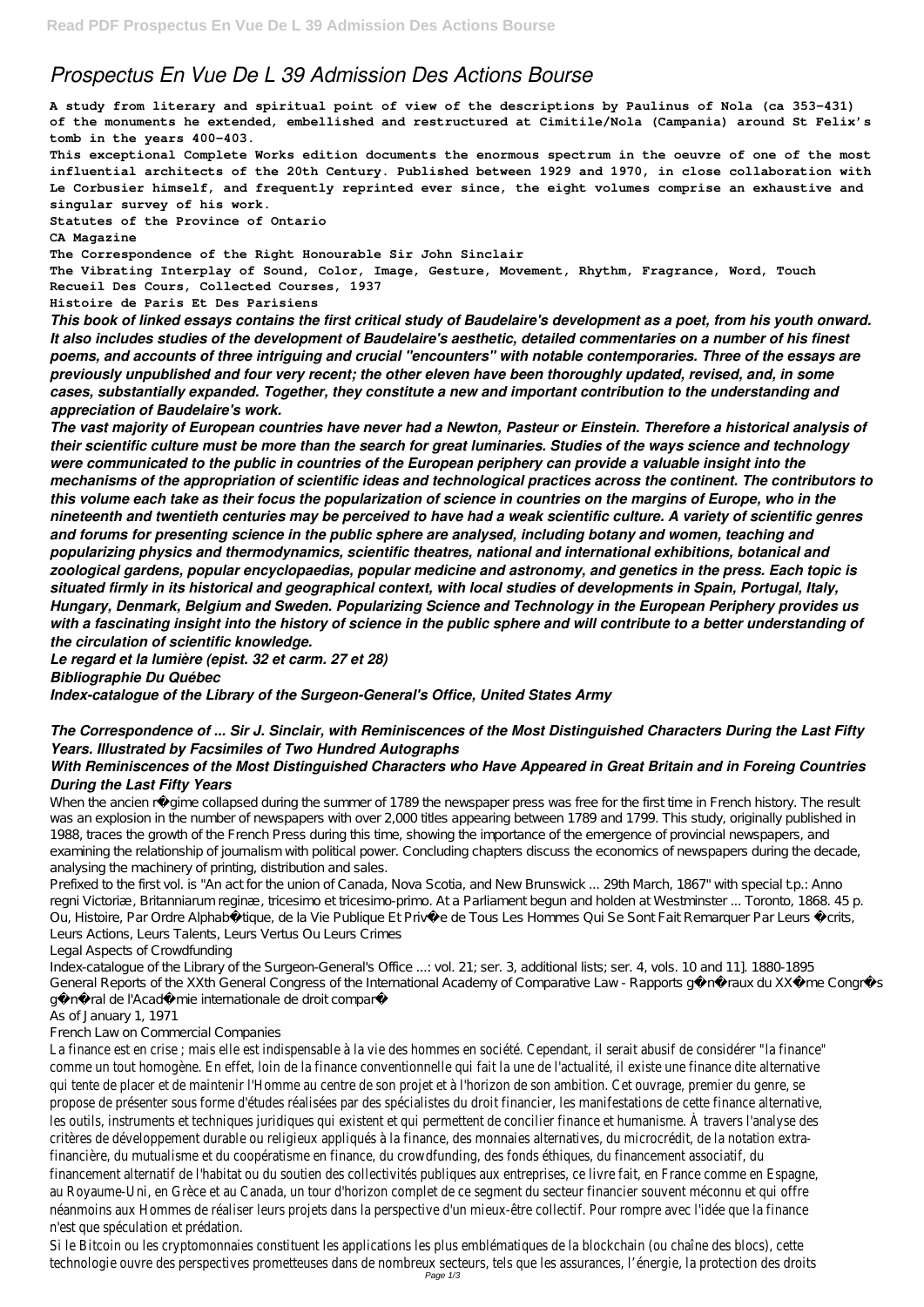de propriété intellectuelle, la distribution commerciale, les services publics, etc. Pour être précis, on ajoute qu'il n'existe pas blockchain, mais plusieurs sortes de blockchains, suivant qu'elles sont publiques, privées ou de consortium, par exemple. Cet technologie confère à ses utilisateurs la confiance dans les documents enregistrés sur la chaîne. Elle opère sans autorité ce recourant à la décentralisation, à la cryptographie asymétrique et à des règles de gouvernance et de validation spécifiques ( Proof of work). Des applications complémentaires sont également envisageables, avec les smart contracts, qui garantissent l'exécution automatique des instructions figurant dans la chaîne. La blockchain pose diverses questions juridiques, auxquelle l'ouvrage entend répondre, principalement en droit de l'Union et en droits belge et français. Après des contributions transver pluridisciplinaires sur les aspects techniques et économiques de la blockchain, sur la gouvernance et sur la protection des de blockchains et les smart contracts sont mis à l'épreuve de diverses branches du droit : droit des obligations et des contrats propriété intellectuelle, droit international et des affaires (en ce compris le droit financier et le droit de la concurrence), dro santé. Cet ouvrage est le résultat d'un projet de recherche collective mené par le CRIDS (Centre de Recherche Information D Société, membre du NaDI) de l'Université de Namur et le C3RD (Centre de Recherche sur les Relations entre les Risques et le l'Université Catholique de Lille. Il a donné lieu à trois séminaires de recherche pluridisciplinaires (le 6 juin 2019 à Lille, le 1 décembre 2019 à Namur et le 22 janvier 2020 à Lille) et à une conférence internationale, le 2 octobre 2020, à Bruxelles, L' s'adresse aux chercheurs, avocats, magistrats, juristes d'entreprises, notaires, intéressés par le numérique et les questions posées par les technologies émergentes.

Les blockchains et les smart contracts à l'épreuve du droit

The Journal of Education for Lower Canada

The Academy is a prestigious international institution for the study and teaching of Public and Private International Law and The work of the Hague Academy receives the support and recognition of the UN. Its purpose is to encourage a thorough an examination of the problems arising from international relations in the field of law. The courses deal with the theoretical an of the subject, including legislation and case law. All courses at the Academy are, in principle, published in the language in w delivered in the "Collected Courses of the Hague Academy of International Law .

Descriptions monumentales et discours sur l'édification chez Paulin de NoleLe regard et la lumière (epist. 32 et carm. 27 et Canadian Criminal Code

With Reminiscences of the Most Distinguished Characters who Have Appeared in Great Britain, and in Foreign Countries, Du Fifty Years. Illustrated by Facsimiles of Two Hundred Autographs ...

The correspondence of ... sir John Sinclair

Popularizing Science and Technology in the European Periphery, 1800–2000

Host Bibliographic Record for Boundwith Item Barcode 30112002644547 and Others

Droit de la finance alternative

Annual Report

Annales Des Mines

Biographie Universelle, Ancienne Et Moderne

Mémoires

*Canadian Criminal Code*

*"Collection of incunabula and early medical prints in the library of the Surgeon-general's office, U.S. Army": Ser. 3, v. 10, p. 1415-1436.*

*La rue à Rome, miroir de la ville*

*The Orchestration of the Arts — A Creative Symbiosis of Existential Powers*

*Journal du palais*

*Dictionnaire de Bibliologie Catholique*

# *Le Corbusier - Œuvre complète Volume 2: 1929-1934*

# *Authors and subjects*

Regardless of the subject matter, our studies are always searching for a sense of the universal in the specific. Drawing, etchings and paintings are a way of communicating ideas and emotions. The key word here is to communicate. Whether the audience sees the work as laborious or poetic depends on the creative genius of the artist. Some painters use the play of light passing through a landscape or washing over a figure to create an evocative moment that will be both timeless and transitory. The essential role of art remains what is has always been, a way of human expression. This is the role that our participants concentrate on as they discuss art as the expression of the spirit, a creative act through which the artist makes manifest what is within him. Spirit suggests the unity of feeling and thought. Avoiding broad generalities, our participants address specific areas in orchestration with music, architecture, literature and phenomenology. Profs. Souiller, Scholz, Etlin, Sweetser, Josephs show us at what point art is an intimate, profound expression and the magic of a civilization as a whole, springing from its evolving thoughts and embodying ideals, such as the Renaissance, the Baroque, Modernism and at what point it reflects the trans formation of a particular society and its mode of life. This book explores convergences of legal doctrine despite jurisdictional, cultural and political barriers, as well as divergences due to such barriers, examining topics that are of vital importance to contemporary legal scholars. Written by leading experts from all continents, its 26 chapters present a comparative analysis of cutting-edge legal issues of the 21st century. While each of the countries covered stands alone as a sovereign state, in a technologically advanced world their disparate systems nonetheless show comparable strategies in dealing with complex legal issues. Several of the chapters show how, in addition to state normative production and state adjudication, a growing panoply of non-state instruments and non-state adjudication are becoming more and more central to the legal field. This book is a key addition to the library of any scholar wanting to keep abreast of the major trends in contemporary law. Representing the current state of law in a vast range of areas, it covers each topic from a comparative perspective. Cet ouvrage, en examinant des sujets d'une importance vitale pour les juristes contemporains, traite des convergences de la doctrine juridique malgré les barrières juridictionnelles, culturelles et politiques ainsi que des divergences dues à ces barrières. Écrits par d'éminents universitaires de tous les continents, ses 26 chapitres présentent une analyse comparative de sujets juridiques majeurs du 21e